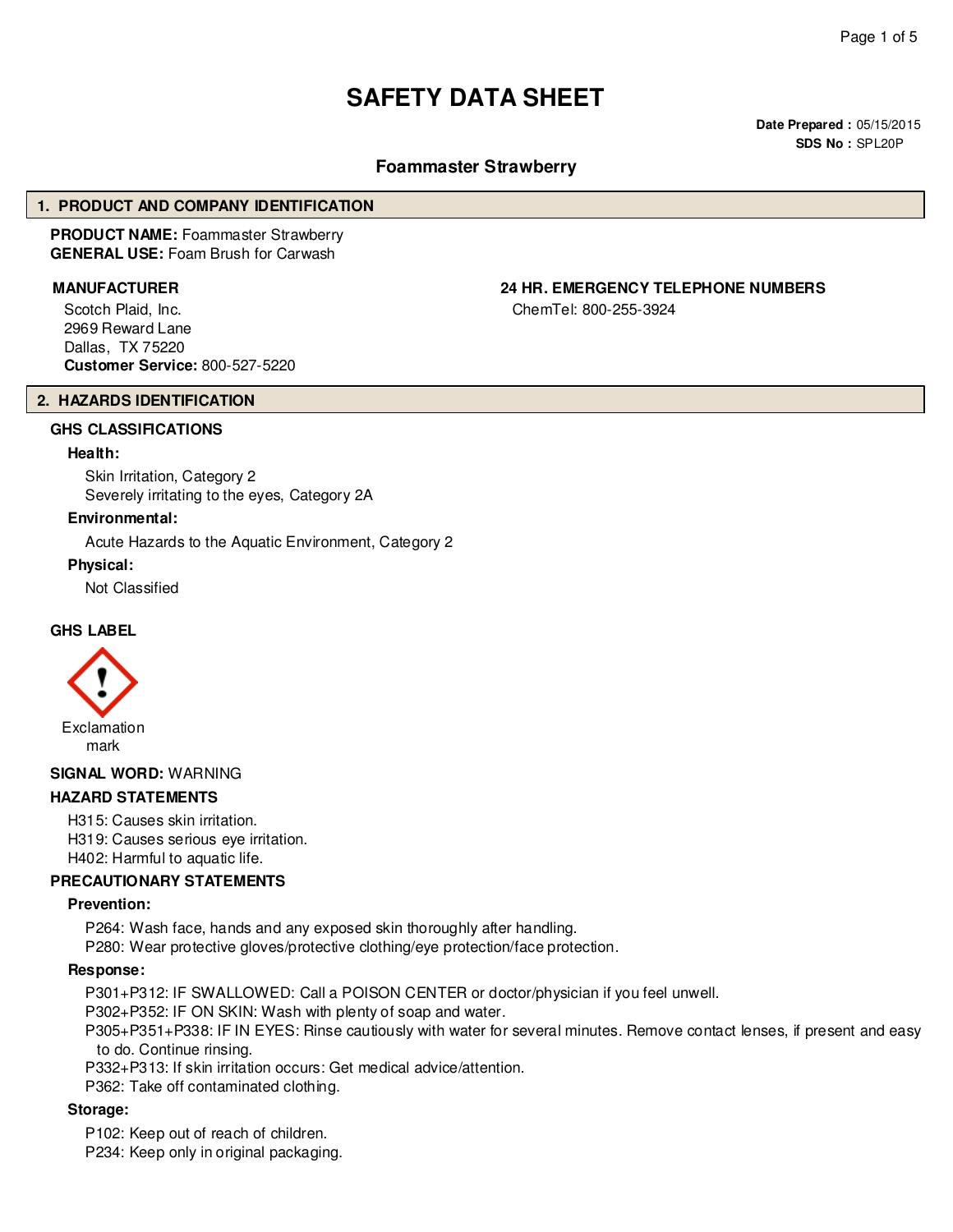# **Disposal:**

P501: Dispose of contents/container to an approved waste disposal plant.

# **POTENTIAL HEALTH EFFECTS**

**EYES:** Contact causes severe eye irritation.

**SKIN:** Causes skin irritation

**INGESTION:** May cause irritation of the mucous membranes.

**INHALATION:** Inhalation may cause irritation to mucous membranes.

**MEDICAL CONDITIONS AGGRAVATED:** None known.

# **3. COMPOSITION / INFORMATION ON INGREDIENTS**

| <b>Chemical Name</b>                                                 | $Wt.$ % | <b>CAS</b>           |
|----------------------------------------------------------------------|---------|----------------------|
| Sodium Dodecylbenezene Sulfonate                                     |         | 10 - 20   25155-30-0 |
| Glycine, N,n'-1,2-ethanediylbis[n-(carboxymethyl)-, Tetrasodium Salt | - 3     | $64 - 02 - 8$        |

# **4. FIRST AID MEASURES**

**EYES:** Immediately flush eyes with plenty of water. Get medical attention, if irritation persists.

**SKIN:** Wash with soap and water. Get medical attention if irritation develops or persists.

**INGESTION:** Get immediate medical attention. Do not induce vomiting unless instructed to do so by poison center or physician.

**INHALATION:** Remove victim to fresh air. If irritation persists, get medical attention.

# **SIGNS AND SYMPTOMS OF OVEREXPOSURE**

**EYES:** Contact may cause eye irritation.

**SKIN:** Contact causes skin irritation.

**INGESTION:** May cause headache and nausea.

**INHALATION:** May cause irritation to mucous membranes.

**ACUTE EFFECTS:** Eye contact may cause stinging, tearing, redness and blurred vision. Skin contact may cause redness and pain.

**CHRONIC EFFECTS:** None known.

**NOTES TO PHYSICIAN:** Treat symptomatically

# **5. FIRE FIGHTING MEASURES**

**FLAMMABLE CLASS:** Not flammable or combustible

**EXTINGUISHING MEDIA:** Use extinguishing measures that are appropriate for the local circumstance and the surrounding environment.

**HAZARDOUS COMBUSTION PRODUCTS:** Oxides of carbon, nitrogen and sulfur.

**EXPLOSION HAZARDS:** None

**FIRE FIGHTING EQUIPMENT:** Use personal protective equipment

# **6. ACCIDENTAL RELEASE MEASURES**

**SMALL SPILL:** After removal, flush contaminated area thoroughly with water.

**LARGE SPILL:** Dike spilled material or otherwise contain material to ensure runoff does not reach into soil, ditches, sewers and / or groundwater. Transfer material into suitable containers for proper disposal in accordance with local, state and federal regulations.

# **ENVIRONMENTAL PRECAUTIONS**

**WATER SPILL:** Do not allow material to contaminate waterways.

**LAND SPILL:** Do not allow material to contaminate the soil.

**GENERAL PROCEDURES:** Ensure clean-up is conducted by trained personnel only. Refer to protective measures listed in Sections 7 and 8.

**SPECIAL PROTECTIVE EQUIPMENT:** For personal protection see section 8.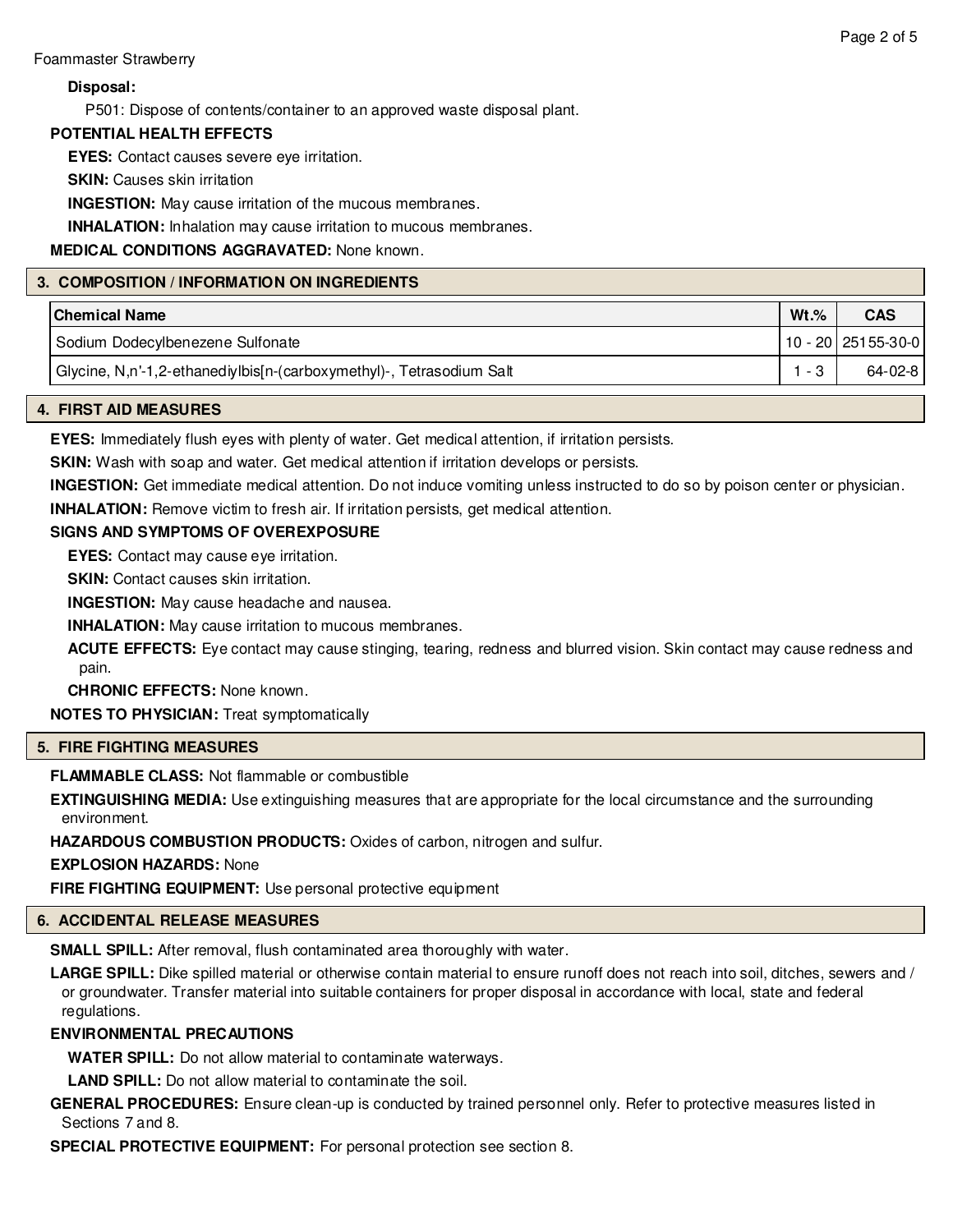#### **7. HANDLING AND STORAGE**

**GENERAL PROCEDURES:** Handle in accordance with good industrial hygiene and safety procedures. Use personal protection recommended in Section 8. Follow all product label instructions.

**HANDLING:** Follow all SDS/label precautions even after container is emptied because it may retain product residues.

**STORAGE:** Keep out of reach of children. Store in original container in a cool, dry and well ventilated area.

#### **8. EXPOSURE CONTROLS / PERSONAL PROTECTION**

#### **EXPOSURE GUIDELINES**

| OSHA HAZARDOUS COMPONENTS (29 CFR1910.1200)                   |  |                        |                   |  |  |  |
|---------------------------------------------------------------|--|------------------------|-------------------|--|--|--|
|                                                               |  | <b>EXPOSURE LIMITS</b> |                   |  |  |  |
|                                                               |  | <b>Supplier OEL</b>    |                   |  |  |  |
| <b>Chemical Name</b>                                          |  | ppm                    | mg/m <sup>3</sup> |  |  |  |
| <b>TWA</b><br>Sodium Dodecylbenezene Sulfonate<br><b>STEL</b> |  | NL                     | NL                |  |  |  |
|                                                               |  | <b>NL</b>              | <b>NL</b>         |  |  |  |

#### **ENGINEERING CONTROLS:** None usually needed.

### **PERSONAL PROTECTIVE EQUIPMENT**

**EYES AND FACE:** Safety glasses with side shields.

**SKIN:** Chemical resistant gloves.

**RESPIRATORY:** No personal respiratory equipment normally required.

**PROTECTIVE CLOTHING:** Wear suitable protective clothing to prevent contact with skin.

**WORK HYGIENIC PRACTICES:** Wash contaminated clothing before reuse. Wash face, hands and any exposed skin thoroughly after handling.

#### **9. PHYSICAL AND CHEMICAL PROPERTIES**

**PHYSICAL STATE:** Liquid **ODOR:** Strawberry **ODOR THRESHOLD:** Not determined for this mixture. **APPEARANCE:** Clear liquid **COLOR:** Pink **pH:** 10.5 to 11.5 (full strength) PERCENT VOLATILE: (w/w) 70-80% mostly as water. **FLASH POINT AND METHOD:** Non Flammable **FLAMMABLE LIMITS:** Non Flammable **AUTOIGNITION TEMPERATURE:** NA = Not Applicable **VAPOR PRESSURE:** Not determined for this mixture. **VAPOR DENSITY:** Not determined for this mixture. **BOILING POINT:** Near that of water **FREEZING POINT:** Near that of water. **THERMAL DECOMPOSITION:** Not determined for this mixture. **SOLUBILITY IN WATER:** Complete **EVAPORATION RATE:** Near that of water. **SPECIFIC GRAVITY:** 1.05 to 1.060 g/ml **(VOC):** 1.000 to 2.000 (Weight %)

#### **10. STABILITY AND REACTIVITY**

**REACTIVITY:** Stable under normal conditions.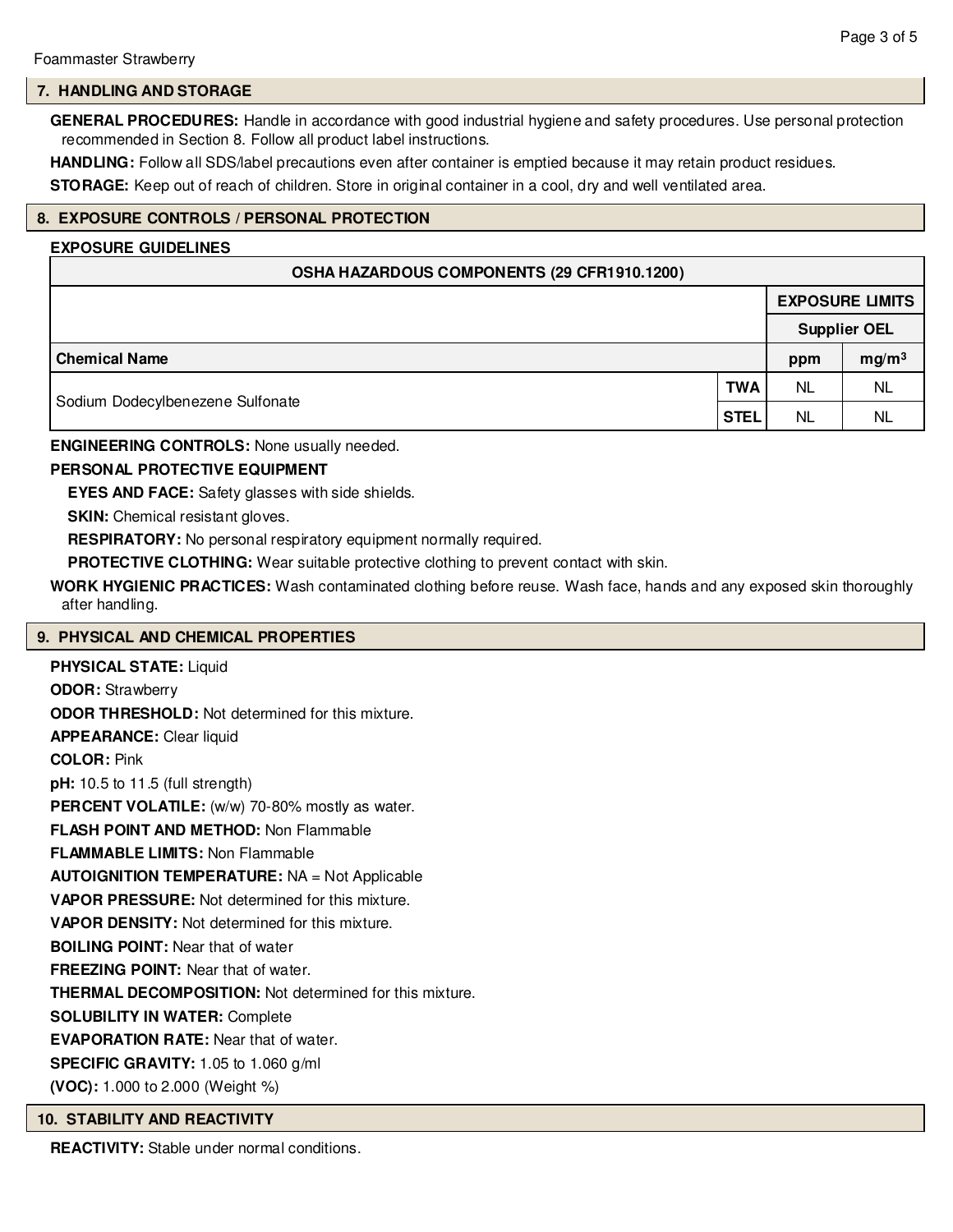# Foammaster Strawberry

**HAZARDOUS POLYMERIZATION:** Will not occur.

**STABILITY:** Stable under normal conditions.

**CONDITIONS TO AVOID:** Excessive heat or cold.

**POSSIBILITY OF HAZARDOUS REACTIONS:** No dangerous reaction known under conditions of normal use.

**HAZARDOUS DECOMPOSITION PRODUCTS:** Oxides of carbon, nitrogen and sulfur.

**INCOMPATIBLE MATERIALS:** Strong oxidizing agents, acids and bases.

# **11. TOXICOLOGICAL INFORMATION**

# **ACUTE**

| <b>Chemical Name</b>                                                 | ORAL LD <sub>50</sub> | <b>DERMAL LD<sub>50</sub></b> | <b>INHALATION</b><br>$LC_{50}$ |
|----------------------------------------------------------------------|-----------------------|-------------------------------|--------------------------------|
| Sodium Dodecylbenezene Sulfonate                                     | 1080 mg/kg<br>(rat)   | $>$ 2000 mg/kg<br>(rabbit)    | 6.41 mg/l (rat)<br>Aerosol     |
| Glycine, N,n'-1,2-ethanediylbis[n-(carboxymethyl)-, Tetrasodium Salt | 3030 mg/kg<br>(rat)   | $> 5000$ mg/kg<br>(rabbit)    | Not determined                 |

**EYE EFFECTS:** Causes serious eye irrtation.

**SKIN EFFECTS:** May cause skin irritation.

**CHRONIC:** Health injuries are not known or expected under normal use.

# **CARCINOGENICITY**

**IARC:** No ingredient in this product is present at levels greater than or equal to 0.1% is identified as a probable, possible or confirmed human carcinogen by IARC.

**NTP:** No ingredient in this product is present at levels greater than or equal to 0.1% is identified as a known or anticipated carcinogen by NTP.

**OSHA:** No ingredient in this product is present at levels greater than or equal to 0.1% is identified as a carcinogen or potential carcinogen by OSHA.

**REPEATED DOSE EFFECTS:** No data available for this mixture.

**IRRITATION:** Skin and eye irritation.

**SENSITIZATION:** No data available for this mixture.

**NEUROTOXICITY:** No data available for this mixture.

**GENETIC EFFECTS:** No data available for this mixture.

**REPRODUCTIVE EFFECTS:** No data available for this mixture.

**TARGET ORGANS:** No data available for this mixture.

**TERATOGENIC EFFECTS:** No data available for this mixture.

**MUTAGENICITY:** No data available for this mixture.

**SYNERGISTIC MATERIALS:** No data available for this mixture.

# **12. ECOLOGICAL INFORMATION**

**ECOTOXICOLOGICAL INFORMATION:** Toxic to aquatic life with long lasting effects.

**BIOACCUMULATION/ACCUMULATION:** The potential for bioconcentration in organisms is low.

**AQUATIC TOXICITY (ACUTE):** No data available for this mixture.

**CHEMICAL FATE INFORMATION:** This product is expected to be readily biodegradable.

# **13. DISPOSAL CONSIDERATIONS**

**DISPOSAL METHOD:** Follow all Federal, State and Local Regulations appropriate for this material.

**PRODUCT DISPOSAL:** Wastewater resulting from this product should be directed to a proper waste water treatment facility.

**EMPTY CONTAINER:** Empty containers should be taken to an approved waste handling site for recycling or disposal. Do not reuse empty containers.